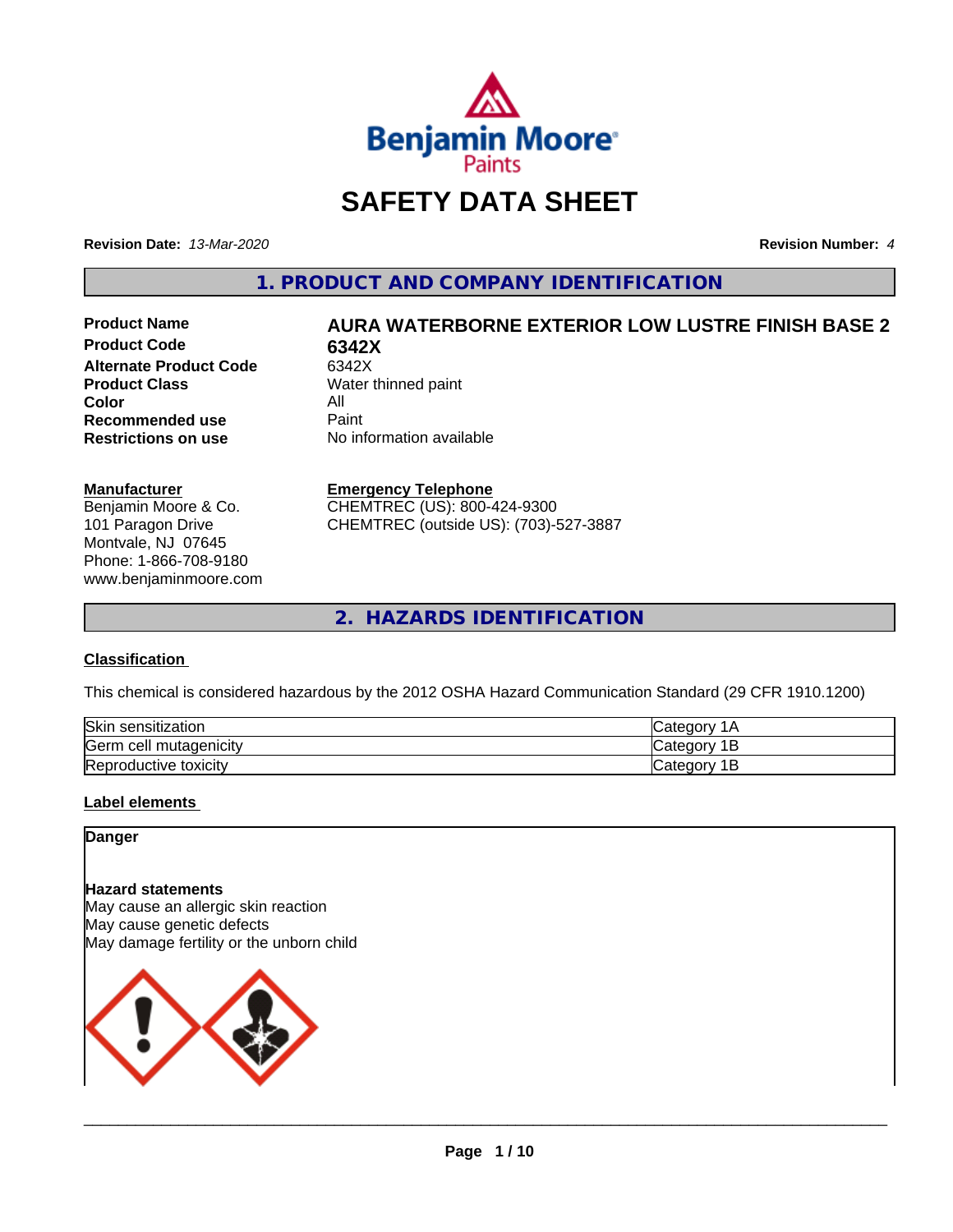#### **Precautionary Statements - Prevention**

Obtain special instructions before use Do not handle until all safety precautions have been read and understood Use personal protective equipment as required Avoid breathing dust/fume/gas/mist/vapors/spray Contaminated work clothing should not be allowed out of the workplace Wear protective gloves

#### **Precautionary Statements - Response**

IF exposed or concerned: Get medical advice/attention **Skin** IF ON SKIN: Wash with plenty of soap and water

If skin irritation or rash occurs: Get medical advice/attention Wash contaminated clothing before reuse

#### **Precautionary Statements - Storage**

Store locked up

#### **Precautionary Statements - Disposal**

Dispose of contents/container to an approved waste disposal plant

#### **Hazards not otherwise classified (HNOC)**

Not applicable

#### **Other information**

No information available

#### **Other hazards**

May cause allergic skin reaction

# **Chemical name CAS No. Weight-%**

**3. COMPOSITION INFORMATION ON COMPONENTS**

\_\_\_\_\_\_\_\_\_\_\_\_\_\_\_\_\_\_\_\_\_\_\_\_\_\_\_\_\_\_\_\_\_\_\_\_\_\_\_\_\_\_\_\_\_\_\_\_\_\_\_\_\_\_\_\_\_\_\_\_\_\_\_\_\_\_\_\_\_\_\_\_\_\_\_\_\_\_\_\_\_\_\_\_\_\_\_\_\_\_\_\_\_

| סווסוווטמו וומוווס                                 | ישרי ש      | 1151        |
|----------------------------------------------------|-------------|-------------|
| Titanium dioxide                                   | 13463-67-7  | $10 - 15$   |
| Nepheline syenite                                  | 37244-96-5  | $5 - 10$    |
| Barium sulfate                                     | 7727-43-7   | $1 - 5$     |
| Kaolin                                             | 1332-58-7   | $1 - 5$     |
| Kaolin, calcined                                   | 92704-41-1  | $1 - 5$     |
| Zinc oxide                                         | 1314-13-2   | $1 - 5$     |
| Hexanedioic acid, dihydrazide                      | 1071-93-8   | $0.1 - 0.5$ |
| Decanedioic acid,                                  | 41556-26-7  | $0.1 - 0.5$ |
| bis(1,2,2,6,6-pentamethyl-4-piperidinyl) ester     |             |             |
| Sodium C14-C16 olefin sulfonate                    | 68439-57-6  | $0.1 - 0.5$ |
| Carbamic acid, 1H-benzimidazol-2-yl-, methyl       | 10605-21-7  | $0.1 - 0.5$ |
| ester                                              |             |             |
| Poly(oxy-1,2-ethanediyl),                          | 104810-48-2 | $0.1 - 0.5$ |
| alpha.-[3-[3-(2H-benzotriazol-2-yl)-5-(1,1-dimeth. |             |             |
| ylethyl)-4-hydroxyphenyl]-1-oxopropyl]-.omega.-h   |             |             |
| ydroxy-                                            |             |             |

 $\overline{\phantom{a}}$  ,  $\overline{\phantom{a}}$  ,  $\overline{\phantom{a}}$  ,  $\overline{\phantom{a}}$  ,  $\overline{\phantom{a}}$  ,  $\overline{\phantom{a}}$  ,  $\overline{\phantom{a}}$  ,  $\overline{\phantom{a}}$  ,  $\overline{\phantom{a}}$  ,  $\overline{\phantom{a}}$  ,  $\overline{\phantom{a}}$  ,  $\overline{\phantom{a}}$  ,  $\overline{\phantom{a}}$  ,  $\overline{\phantom{a}}$  ,  $\overline{\phantom{a}}$  ,  $\overline{\phantom{a}}$ 

**Appearance** liquid **Odor**  little or no odor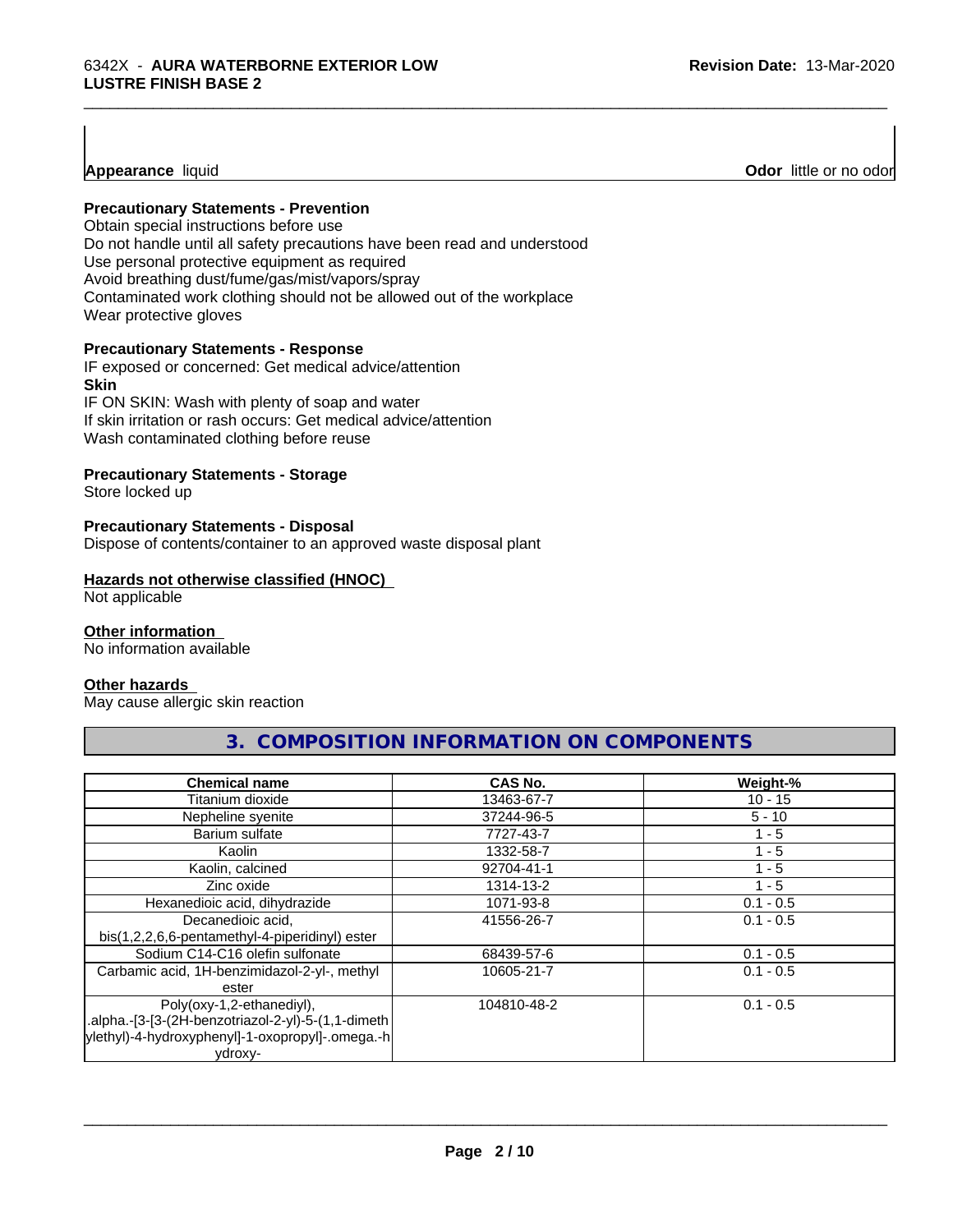|                                                  | 4. FIRST AID MEASURES                                                                                                                                                                                                               |
|--------------------------------------------------|-------------------------------------------------------------------------------------------------------------------------------------------------------------------------------------------------------------------------------------|
| <b>General Advice</b>                            | If symptoms persist, call a physician. Show this safety data sheet to the doctor in<br>attendance.                                                                                                                                  |
| <b>Eye Contact</b>                               | Rinse thoroughly with plenty of water for at least 15 minutes and consult a<br>physician.                                                                                                                                           |
| <b>Skin Contact</b>                              | Wash off immediately with soap and plenty of water while removing all<br>contaminated clothes and shoes. If skin irritation persists, call a physician. Wash<br>clothing before reuse. Destroy contaminated articles such as shoes. |
| <b>Inhalation</b>                                | Move to fresh air. If symptoms persist, call a physician.                                                                                                                                                                           |
| Ingestion                                        | Clean mouth with water and afterwards drink plenty of water. Consult a physician<br>if necessary.                                                                                                                                   |
| <b>Most Important</b><br><b>Symptoms/Effects</b> | May cause allergic skin reaction.                                                                                                                                                                                                   |
| <b>Notes To Physician</b>                        | Treat symptomatically.                                                                                                                                                                                                              |

\_\_\_\_\_\_\_\_\_\_\_\_\_\_\_\_\_\_\_\_\_\_\_\_\_\_\_\_\_\_\_\_\_\_\_\_\_\_\_\_\_\_\_\_\_\_\_\_\_\_\_\_\_\_\_\_\_\_\_\_\_\_\_\_\_\_\_\_\_\_\_\_\_\_\_\_\_\_\_\_\_\_\_\_\_\_\_\_\_\_\_\_\_

**5. FIRE-FIGHTING MEASURES**

| <b>NFPA</b>                              | Health: 2                                                     | Flammability: 0 | <b>Instability: 0</b>                                                                                                                        | <b>Special: Not Applicable</b> |  |
|------------------------------------------|---------------------------------------------------------------|-----------------|----------------------------------------------------------------------------------------------------------------------------------------------|--------------------------------|--|
|                                          | Lower flammability limit:<br><b>Upper flammability limit:</b> |                 | Not applicable<br>Not applicable                                                                                                             |                                |  |
|                                          | <b>Flammability Limits In Air</b>                             |                 |                                                                                                                                              |                                |  |
| <b>Flash Point Data</b><br><b>Method</b> | Flash point (°F)<br>Flash Point (°C)                          |                 | Not applicable<br>Not applicable<br>Not applicable                                                                                           |                                |  |
|                                          | Sensitivity to static discharge                               |                 | No                                                                                                                                           |                                |  |
|                                          | Sensitivity to mechanical impact                              |                 | No                                                                                                                                           |                                |  |
|                                          | <b>Specific Hazards Arising From The Chemical</b>             |                 | Closed containers may rupture if exposed to fire or<br>extreme heat.                                                                         |                                |  |
|                                          | Protective equipment and precautions for firefighters         |                 | As in any fire, wear self-contained breathing apparatus<br>pressure-demand, MSHA/NIOSH (approved or equivalent)<br>and full protective gear. |                                |  |
|                                          | <b>Suitable Extinguishing Media</b>                           |                 | Use extinguishing measures that are appropriate to local<br>circumstances and the surrounding environment.                                   |                                |  |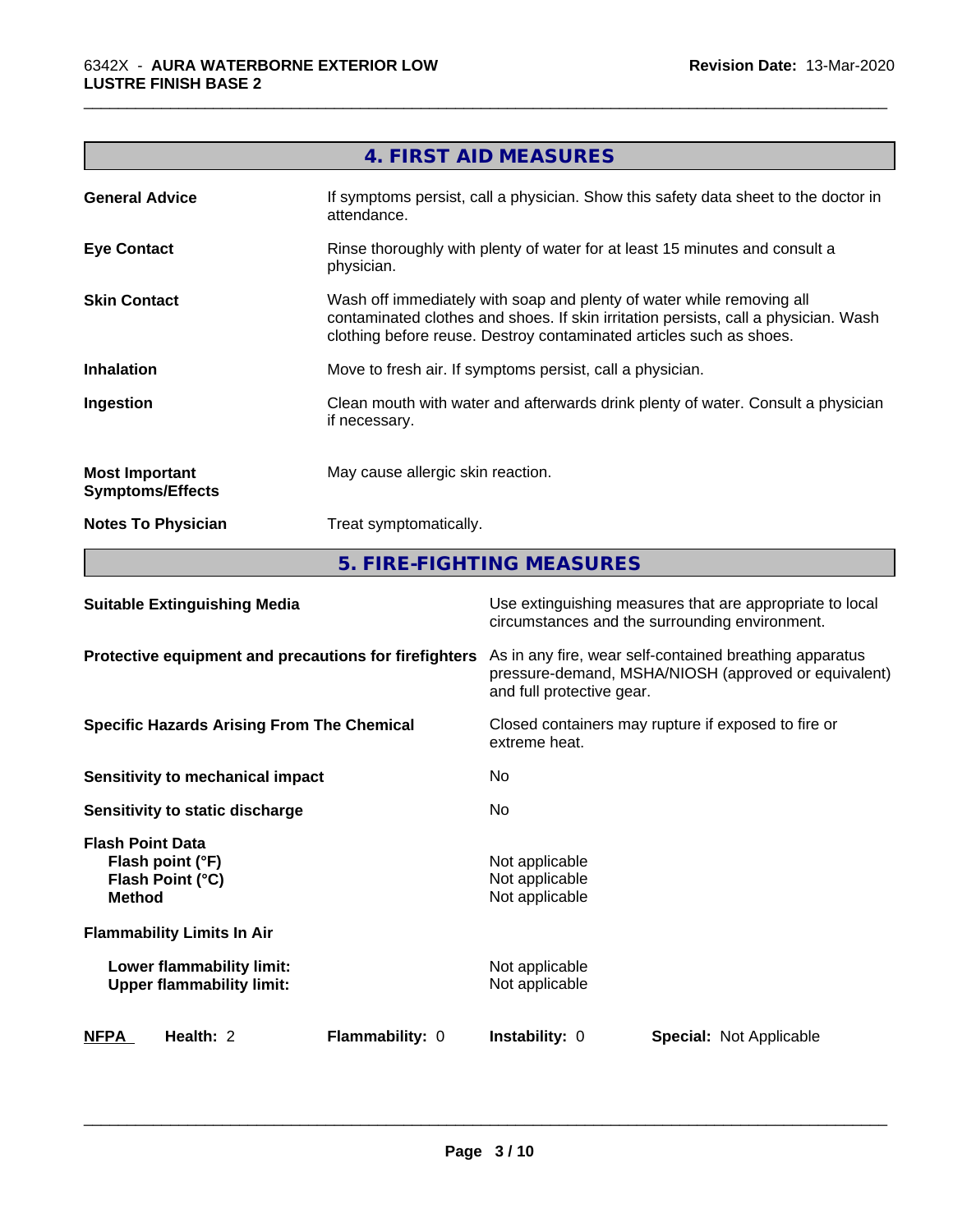#### **NFPA Legend**

- 0 Not Hazardous
- 1 Slightly
- 2 Moderate
- 3 High
- 4 Severe

*The ratings assigned are only suggested ratings, the contractor/employer has ultimate responsibilities for NFPA ratings where this system is used.*

\_\_\_\_\_\_\_\_\_\_\_\_\_\_\_\_\_\_\_\_\_\_\_\_\_\_\_\_\_\_\_\_\_\_\_\_\_\_\_\_\_\_\_\_\_\_\_\_\_\_\_\_\_\_\_\_\_\_\_\_\_\_\_\_\_\_\_\_\_\_\_\_\_\_\_\_\_\_\_\_\_\_\_\_\_\_\_\_\_\_\_\_\_

*Additional information regarding the NFPA rating system is available from the National Fire Protection Agency (NFPA) at www.nfpa.org.*

#### **6. ACCIDENTAL RELEASE MEASURES**

| <b>Personal Precautions</b>      | Avoid contact with skin, eyes and clothing. Ensure adequate ventilation.                                                                                                         |
|----------------------------------|----------------------------------------------------------------------------------------------------------------------------------------------------------------------------------|
| <b>Other Information</b>         | Prevent further leakage or spillage if safe to do so.                                                                                                                            |
| <b>Environmental precautions</b> | See Section 12 for additional Ecological Information.                                                                                                                            |
| <b>Methods for Cleaning Up</b>   | Soak up with inert absorbent material. Sweep up and shovel into suitable<br>containers for disposal.                                                                             |
|                                  | 7. HANDLING AND STORAGE                                                                                                                                                          |
| <b>Handling</b>                  | Avoid contact with skin, eyes and clothing. Avoid breathing vapors, spray mists or<br>sanding dust. In case of insufficient ventilation, wear suitable respiratory<br>equipment. |
| <b>Storage</b>                   | Keep container tightly closed. Keep out of the reach of children.                                                                                                                |
| <b>Incompatible Materials</b>    | No information available                                                                                                                                                         |

## **8. EXPOSURE CONTROLS/PERSONAL PROTECTION**

#### **Exposure Limits**

| <b>Chemical name</b> | <b>ACGIH TLV</b>                                                                                                                      | <b>OSHA PEL</b>                                        |
|----------------------|---------------------------------------------------------------------------------------------------------------------------------------|--------------------------------------------------------|
| Titanium dioxide     | TWA: $10 \text{ mg/m}^3$                                                                                                              | $15 \text{ mg/m}^3$ - TWA                              |
| Barium sulfate       | TWA: 5 mg/m <sup>3</sup> inhalable particulate<br>matter, particulate matter containing no<br>asbestos and <1% crystalline silica     | 15 mg/m <sup>3</sup> - TWA<br>$5 \text{ mg/m}^3$ - TWA |
| Kaolin               | TWA: 2 mg/m <sup>3</sup> particulate matter<br>containing no asbestos and <1%<br>crystalline silica, respirable particulate<br>matter | 15 mg/m $3$ - TWA<br>$5 \text{ mg/m}^3$ - TWA          |
| Zinc oxide           | STEL: 10 mg/m <sup>3</sup> respirable particulate<br>matter<br>TWA: $2 \text{ mg/m}^3$ respirable particulate<br>matter               | $5 \text{ mg/m}^3$ - TWA<br>15 mg/m $3$ - TWA          |

#### **Legend**

ACGIH - American Conference of Governmental Industrial Hygienists Exposure Limits OSHA - Occupational Safety & Health Administration Exposure Limits N/E - Not Established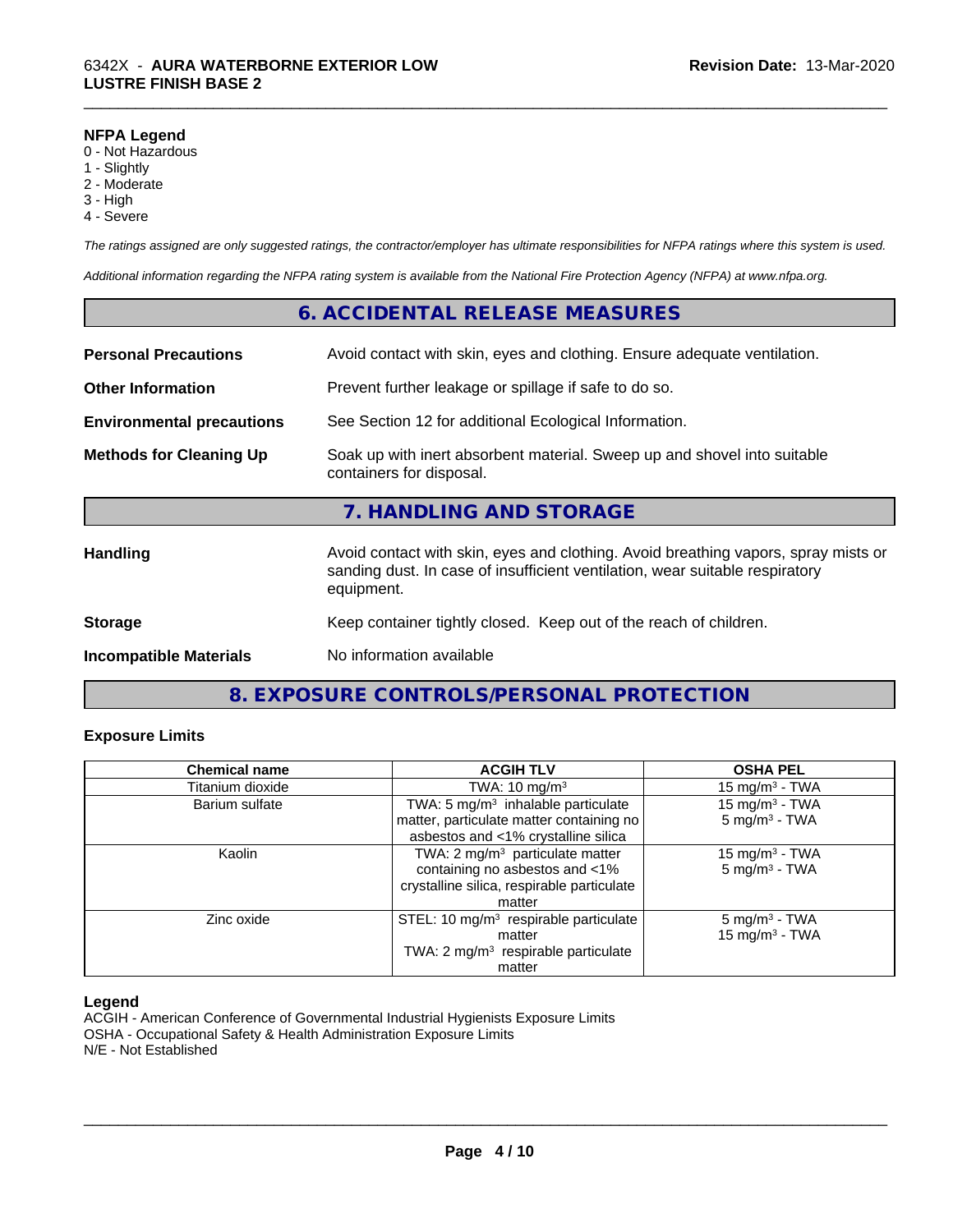| <b>Engineering Measures</b>          | Ensure adequate ventilation, especially in confined areas.                                                                                                                                                                                                                                                                                                          |
|--------------------------------------|---------------------------------------------------------------------------------------------------------------------------------------------------------------------------------------------------------------------------------------------------------------------------------------------------------------------------------------------------------------------|
| <b>Personal Protective Equipment</b> |                                                                                                                                                                                                                                                                                                                                                                     |
| <b>Eye/Face Protection</b>           | Safety glasses with side-shields.                                                                                                                                                                                                                                                                                                                                   |
| <b>Skin Protection</b>               | Protective gloves and impervious clothing.                                                                                                                                                                                                                                                                                                                          |
| <b>Respiratory Protection</b>        | Use only with adequate ventilation. In operations where exposure limits are<br>exceeded, use a NIOSH approved respirator that has been selected by a<br>technically qualified person for the specific work conditions. When spraying the<br>product or applying in confined areas, wear a NIOSH approved respirator<br>specified for paint spray or organic vapors. |
| <b>Hygiene Measures</b>              | Avoid contact with skin, eyes and clothing. Remove and wash contaminated<br>clothing before re-use. Wash thoroughly after handling.                                                                                                                                                                                                                                 |

\_\_\_\_\_\_\_\_\_\_\_\_\_\_\_\_\_\_\_\_\_\_\_\_\_\_\_\_\_\_\_\_\_\_\_\_\_\_\_\_\_\_\_\_\_\_\_\_\_\_\_\_\_\_\_\_\_\_\_\_\_\_\_\_\_\_\_\_\_\_\_\_\_\_\_\_\_\_\_\_\_\_\_\_\_\_\_\_\_\_\_\_\_

#### **9. PHYSICAL AND CHEMICAL PROPERTIES**

**Appearance** liquid **Odor**<br> **Odor Threshold**<br> **Odor Threshold CODOR CODOR CODOR CODOR CODOR CODOR CODOR CODOR CODOR CODOR CODOR Density (Ibs/gal)** 10.9 - 11.3 **Specific Gravity** 1.30 - 1.35 **pH** No information available **Viscosity (cps)** No information available **Solubility(ies)** No information available **Water solubility** No information available **Evaporation Rate No information available No information available Vapor pressure** No information available **Vapor density No information available No information available Wt. % Solids** 55 - 65<br> **Vol. % Solids** 40 - 50 **Vol. % Solids Wt. % Volatiles** 35 - 45 **Vol. % Volatiles** 50 - 60 **VOC Regulatory Limit (g/L)** < 50 **Boiling Point (°F)** 212 **Boiling Point (°C)** 100 **Freezing point (°F)** 32 **Freezing Point (°C)** 0 **Flash point (°F)** Not applicable **Flash Point (°C)** Not applicable **Method**<br> **Flammability (solid, gas)**<br> **Commability (solid, gas)**<br> **Not** applicable **Flammability (solid, gas)**<br> **Upper flammability limit:**<br>
Upper flammability limit:<br>  $\begin{array}{ccc}\n\bullet & \bullet & \bullet \\
\bullet & \bullet & \bullet\n\end{array}$  Not applicable **Upper flammability limit: Lower flammability limit:**<br> **Autoignition Temperature (°F)** Not applicable havailable available **Autoignition Temperature (°F)**<br> **Autoignition Temperature (°C)** No information available **Autoignition Temperature (°C) Decomposition Temperature (°F)** No information available **Decomposition Temperature (°C)** No information available **Partition coefficient** No information available

**No information available** 

#### **10. STABILITY AND REACTIVITY**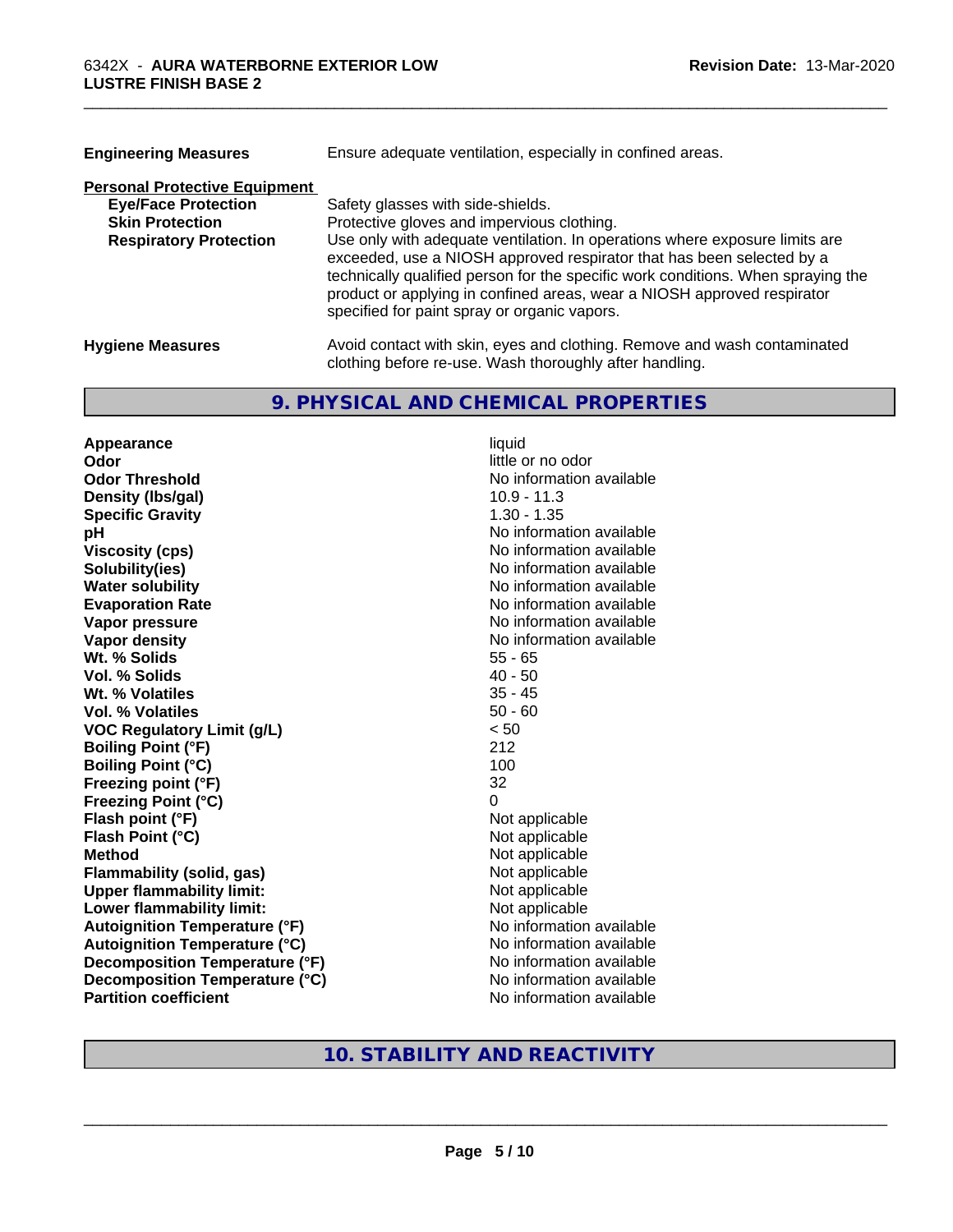| <b>Reactivity</b>                       | Not Applicable                           |
|-----------------------------------------|------------------------------------------|
| <b>Chemical Stability</b>               | Stable under normal conditions.          |
| <b>Conditions to avoid</b>              | Prevent from freezing.                   |
| <b>Incompatible Materials</b>           | No materials to be especially mentioned. |
| <b>Hazardous Decomposition Products</b> | None under normal use.                   |
| Possibility of hazardous reactions      | None under normal conditions of use.     |

### **11. TOXICOLOGICAL INFORMATION**

| <b>Product Information</b>                               |                                                                                                                 |
|----------------------------------------------------------|-----------------------------------------------------------------------------------------------------------------|
| Information on likely routes of exposure                 |                                                                                                                 |
| <b>Principal Routes of Exposure</b>                      | Eye contact, skin contact and inhalation.                                                                       |
| <b>Acute Toxicity</b>                                    |                                                                                                                 |
| <b>Product Information</b>                               | No information available                                                                                        |
|                                                          | Symptoms related to the physical, chemical and toxicological characteristics                                    |
| <b>Symptoms</b>                                          | No information available                                                                                        |
|                                                          | Delayed and immediate effects as well as chronic effects from short and long-term exposure                      |
| Eye contact                                              | May cause slight irritation.                                                                                    |
| <b>Skin contact</b>                                      | Substance may cause slight skin irritation. Prolonged or repeated contact may dry<br>skin and cause irritation. |
| <b>Inhalation</b>                                        | May cause irritation of respiratory tract.                                                                      |
| Ingestion                                                | Ingestion may cause gastrointestinal irritation, nausea, vomiting and diarrhea.                                 |
| <b>Sensitization</b>                                     | May cause an allergic skin reaction                                                                             |
| <b>Neurological Effects</b>                              | No information available.                                                                                       |
| <b>Mutagenic Effects</b>                                 | Suspected of causing genetic defects.                                                                           |
| <b>Reproductive Effects</b>                              | May damage fertility or the unborn child.                                                                       |
| <b>Developmental Effects</b>                             | No information available.                                                                                       |
| <b>Target organ effects</b>                              | No information available.                                                                                       |
| <b>STOT - single exposure</b>                            | No information available.                                                                                       |
| <b>STOT - repeated exposure</b><br>Other adverse effects | No information available.<br>No information available.                                                          |
|                                                          | No information available                                                                                        |
| <b>Aspiration Hazard</b>                                 |                                                                                                                 |
| <b>Numerical measures of toxicity</b>                    |                                                                                                                 |
|                                                          | The following values are calculated based on chapter 3.1 of the GHS document                                    |
|                                                          |                                                                                                                 |

| <b>ATEmix (oral)</b>                 | 10204 mg/kg |
|--------------------------------------|-------------|
| <b>ATEmix (inhalation-dust/mist)</b> | 42.8 mg/L   |

**Component Information**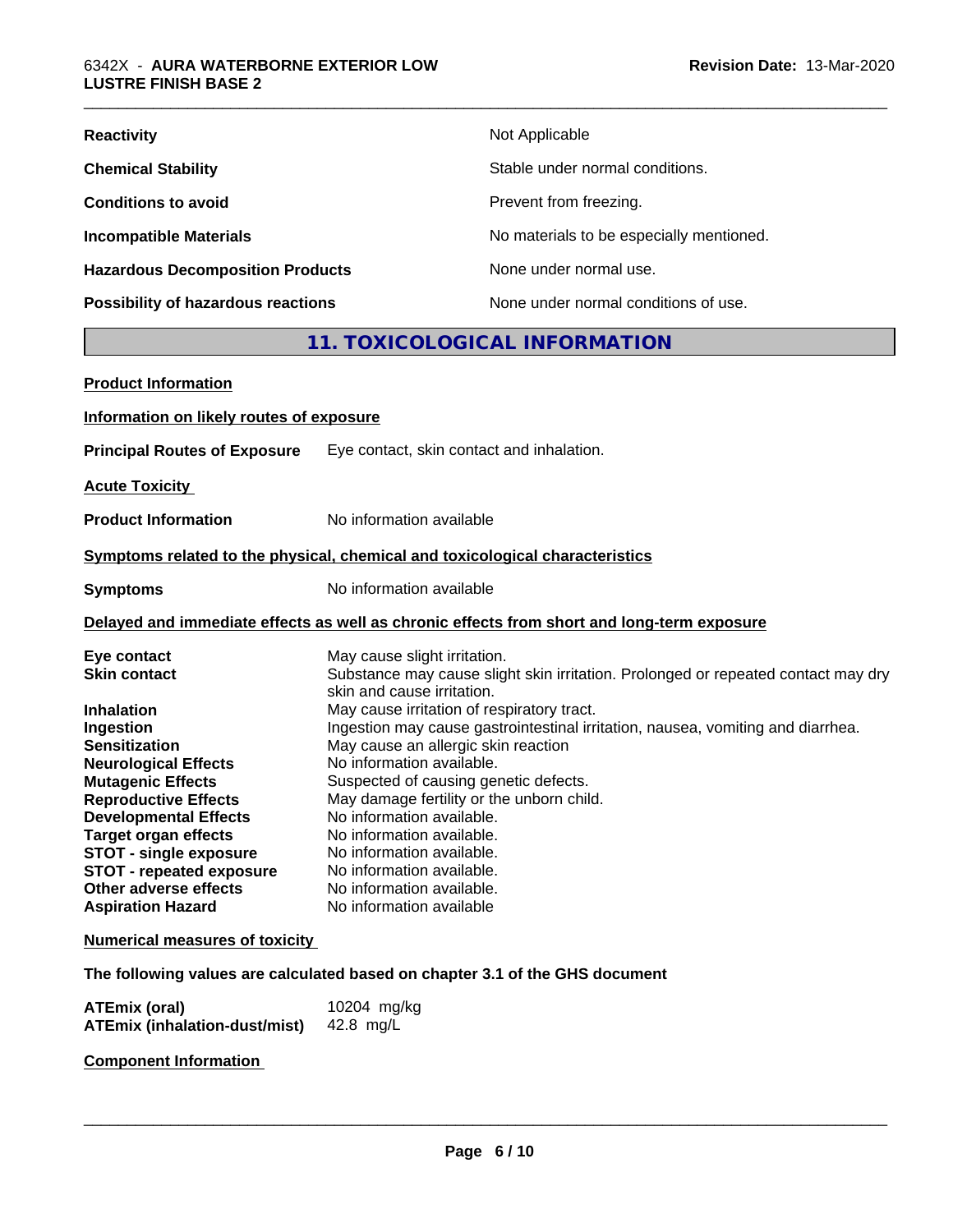#### 6342X - **AURA WATERBORNE EXTERIOR LOW LUSTRE FINISH BASE 2**

| Chemical name                                                                         | Oral LD50                                  | Dermal LD50                                                                        | <b>Inhalation LC50</b> |
|---------------------------------------------------------------------------------------|--------------------------------------------|------------------------------------------------------------------------------------|------------------------|
| Titanium dioxide<br>13463-67-7                                                        | $> 10000$ mg/kg (Rat)                      |                                                                                    |                        |
| Barium sulfate<br>7727-43-7                                                           | $= 307000$ mg/kg (Rat)                     |                                                                                    |                        |
| Kaolin<br>1332-58-7                                                                   | $>$ 5000 mg/kg (Rat)                       | $> 5000$ mg/kg (Rat)                                                               |                        |
| Kaolin, calcined<br>92704-41-1                                                        | $>$ 2000 mg/kg (Rat)                       |                                                                                    |                        |
| Zinc oxide<br>1314-13-2                                                               | $>$ 5000 mg/kg (Rat)                       | $\overline{\phantom{0}}$                                                           |                        |
| Decanedioic acid,<br>bis(1,2,2,6,6-pentamethyl-4-piperidi<br>nyl) ester<br>41556-26-7 | $= 2615$ mg/kg (Rat)                       |                                                                                    |                        |
| Sodium C14-C16 olefin sulfonate<br>68439-57-6                                         | $= 2220$ mg/kg (Rat)                       | > 740 mg/kg (Rabbit)                                                               |                        |
| Carbamic acid,<br>1H-benzimidazol-2-yl-, methyl ester<br>10605-21-7                   | > 5050 mg/kg (Rat)<br>$= 6400$ mg/kg (Rat) | 10000 mg/kg $(Rabbit) = 2 g/kg$<br>$\text{Rat}$ ) = 8500 mg/kg ( $\text{Rabbit}$ ) |                        |

\_\_\_\_\_\_\_\_\_\_\_\_\_\_\_\_\_\_\_\_\_\_\_\_\_\_\_\_\_\_\_\_\_\_\_\_\_\_\_\_\_\_\_\_\_\_\_\_\_\_\_\_\_\_\_\_\_\_\_\_\_\_\_\_\_\_\_\_\_\_\_\_\_\_\_\_\_\_\_\_\_\_\_\_\_\_\_\_\_\_\_\_\_

#### **Chronic Toxicity**

#### **Carcinogenicity**

*The information below indicateswhether each agency has listed any ingredient as a carcinogen:.*

| Chemical<br>name       | <b>IARC</b>                      | <b>NTP</b> | <b>OSHA</b> |
|------------------------|----------------------------------|------------|-------------|
|                        | . .<br>2B<br>Possible L<br>Human |            | Listed<br>. |
| 'Titanium<br>n dioxide | Carcınoɑen                       |            |             |

• Although IARC has classified titanium dioxide as possibly carcinogenic to humans (2B), their summary concludes: "No significant exposure to titanium dioxide is thought to occur during the use of products in which titanium dioxide is bound to other materials, such as paint."

#### **Legend**

IARC - International Agency for Research on Cancer NTP - National Toxicity Program OSHA - Occupational Safety & Health Administration

**12. ECOLOGICAL INFORMATION**

#### **Ecotoxicity Effects**

The environmental impact of this product has not been fully investigated.

#### **Product Information**

#### **Acute Toxicity to Fish**

No information available

#### **Acute Toxicity to Aquatic Invertebrates**

No information available

#### **Acute Toxicity to Aquatic Plants**

No information available

#### **Persistence / Degradability**

No information available.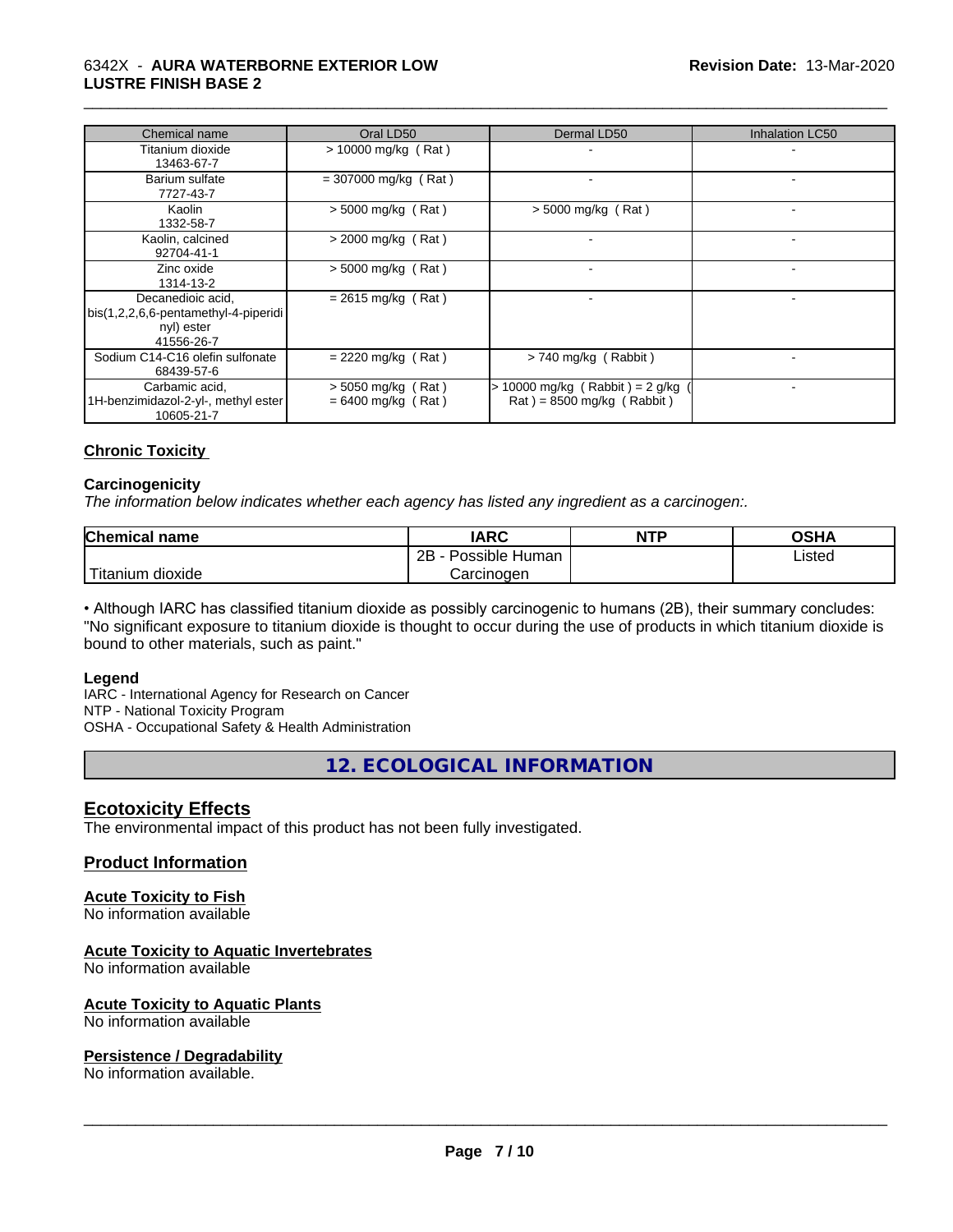#### **Bioaccumulation**

There is no data for this product.

#### **Mobility in Environmental Media**

No information available.

#### **Ozone**

No information available

#### **Component Information**

#### **Acute Toxicity to Fish**

Titanium dioxide  $LCS0: > 1000$  mg/L (Fathead Minnow - 96 hr.) Carbamic acid, 1H-benzimidazol-2-yl-, methyl ester LC50: 1.5 mg/L (Rainbow Trout - 96 hr.)

#### **Acute Toxicity to Aquatic Invertebrates**

#### Carbamic acid, 1H-benzimidazol-2-yl-, methyl ester LC50: 0.22 mg/L (water flea - 48 hr.)

#### **Acute Toxicity to Aquatic Plants**

No information available

|                                  | 13. DISPOSAL CONSIDERATIONS                                                                                                                                                                                               |  |
|----------------------------------|---------------------------------------------------------------------------------------------------------------------------------------------------------------------------------------------------------------------------|--|
| <b>Waste Disposal Method</b>     | Dispose of in accordance with federal, state, and local regulations. Local<br>requirements may vary, consult your sanitation department or state-designated<br>environmental protection agency for more disposal options. |  |
|                                  | 14. TRANSPORT INFORMATION                                                                                                                                                                                                 |  |
| <b>DOT</b>                       | Not regulated                                                                                                                                                                                                             |  |
| <b>ICAO / IATA</b>               | Not regulated                                                                                                                                                                                                             |  |
| <b>IMDG / IMO</b>                | Not regulated                                                                                                                                                                                                             |  |
|                                  | <b>15. REGULATORY INFORMATION</b>                                                                                                                                                                                         |  |
| <b>International Inventories</b> |                                                                                                                                                                                                                           |  |

\_\_\_\_\_\_\_\_\_\_\_\_\_\_\_\_\_\_\_\_\_\_\_\_\_\_\_\_\_\_\_\_\_\_\_\_\_\_\_\_\_\_\_\_\_\_\_\_\_\_\_\_\_\_\_\_\_\_\_\_\_\_\_\_\_\_\_\_\_\_\_\_\_\_\_\_\_\_\_\_\_\_\_\_\_\_\_\_\_\_\_\_\_

# **TSCA: United States** Yes - All components are listed or exempt.<br> **DSL: Canada** Wo - Not all of the components are listed. No - Not all of the components are listed.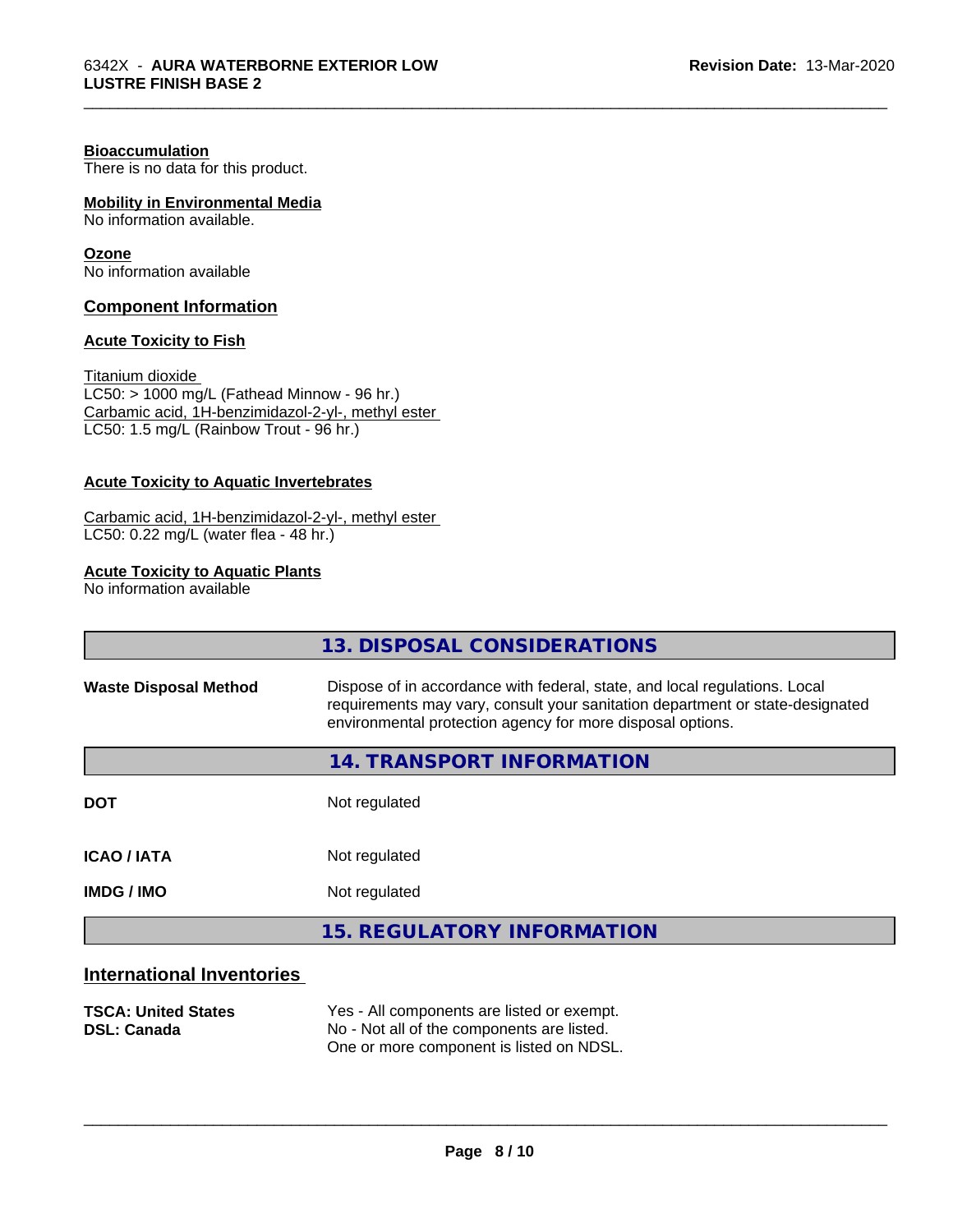#### **Federal Regulations**

#### **SARA 311/312 hazardous categorization**

| Acute health hazard               | Yes |  |
|-----------------------------------|-----|--|
| Chronic Health Hazard             | Yes |  |
| Fire hazard                       | N٥  |  |
| Sudden release of pressure hazard | N٥  |  |
| Reactive Hazard                   | Nο  |  |

#### **SARA 313**

Section 313 of Title III of the Superfund Amendments and Reauthorization Act of 1986 (SARA). This product contains a chemical or chemicals which are subject to the reporting requirements of the Act and Title 40 of the Code of Federal Regulations, Part 372:

| <b>Chemical name</b> | CAS No.   | Weight-% | <b>CERCLA/SARA 313</b><br>(de minimis concentration) |
|----------------------|-----------|----------|------------------------------------------------------|
| Barium sulfate       | 7727-43-7 | - 5      |                                                      |
| Zinc oxide           | 1314-13-2 | - 5      |                                                      |

\_\_\_\_\_\_\_\_\_\_\_\_\_\_\_\_\_\_\_\_\_\_\_\_\_\_\_\_\_\_\_\_\_\_\_\_\_\_\_\_\_\_\_\_\_\_\_\_\_\_\_\_\_\_\_\_\_\_\_\_\_\_\_\_\_\_\_\_\_\_\_\_\_\_\_\_\_\_\_\_\_\_\_\_\_\_\_\_\_\_\_\_\_

#### **Clean Air Act,Section 112 Hazardous Air Pollutants (HAPs) (see 40 CFR 61)**

This product contains the following HAPs:

*None*

#### **US State Regulations**

#### **California Proposition 65**

**A WARNING:** Cancer and Reproductive Harm– www.P65warnings.ca.gov

#### **State Right-to-Know**

| <b>Chemical name</b>                  | <b>Massachusetts</b> | <b>New Jersey</b> | Pennsylvania |
|---------------------------------------|----------------------|-------------------|--------------|
| Titanium dioxide                      |                      |                   |              |
| Barium sulfate                        |                      |                   |              |
| Kaolin                                |                      |                   |              |
| Zinc oxide                            |                      |                   |              |
| Carbamic acid, 1H-benzimidazol-2-yl-, |                      |                   |              |
| methyl ester                          |                      |                   |              |

#### **Legend**

X - Listed

# **16. OTHER INFORMATION HMIS** - **Health:** 2\* **Flammability:** 0 **Reactivity:** 0 **PPE:** - **HMIS Legend**